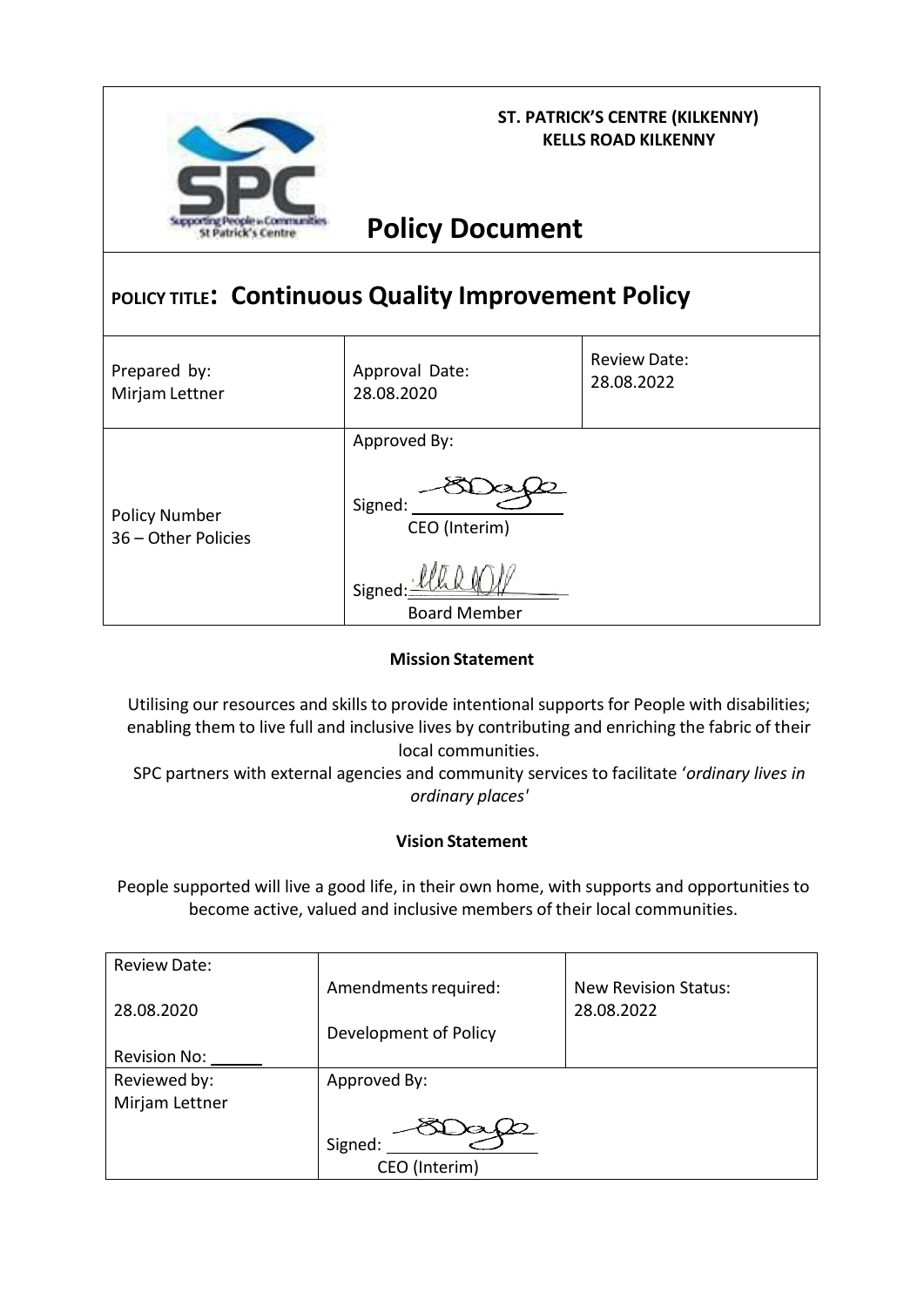## **Table of Content**

| 1. Policy Statement                                             |    |
|-----------------------------------------------------------------|----|
| 2. Policy Scope                                                 |    |
| 3. Policy Purpose                                               |    |
| 4. Guiding Principles                                           |    |
| 5. Definitions                                                  | 4  |
| 6. Foundations to ensure a Quality Service                      | 4  |
| 7. Quality Management and Improvement within SPC                | 6  |
| 8. References                                                   | 9  |
| 9. Appendix 1 - Table Health Act Regulations and HIQA Standards | 10 |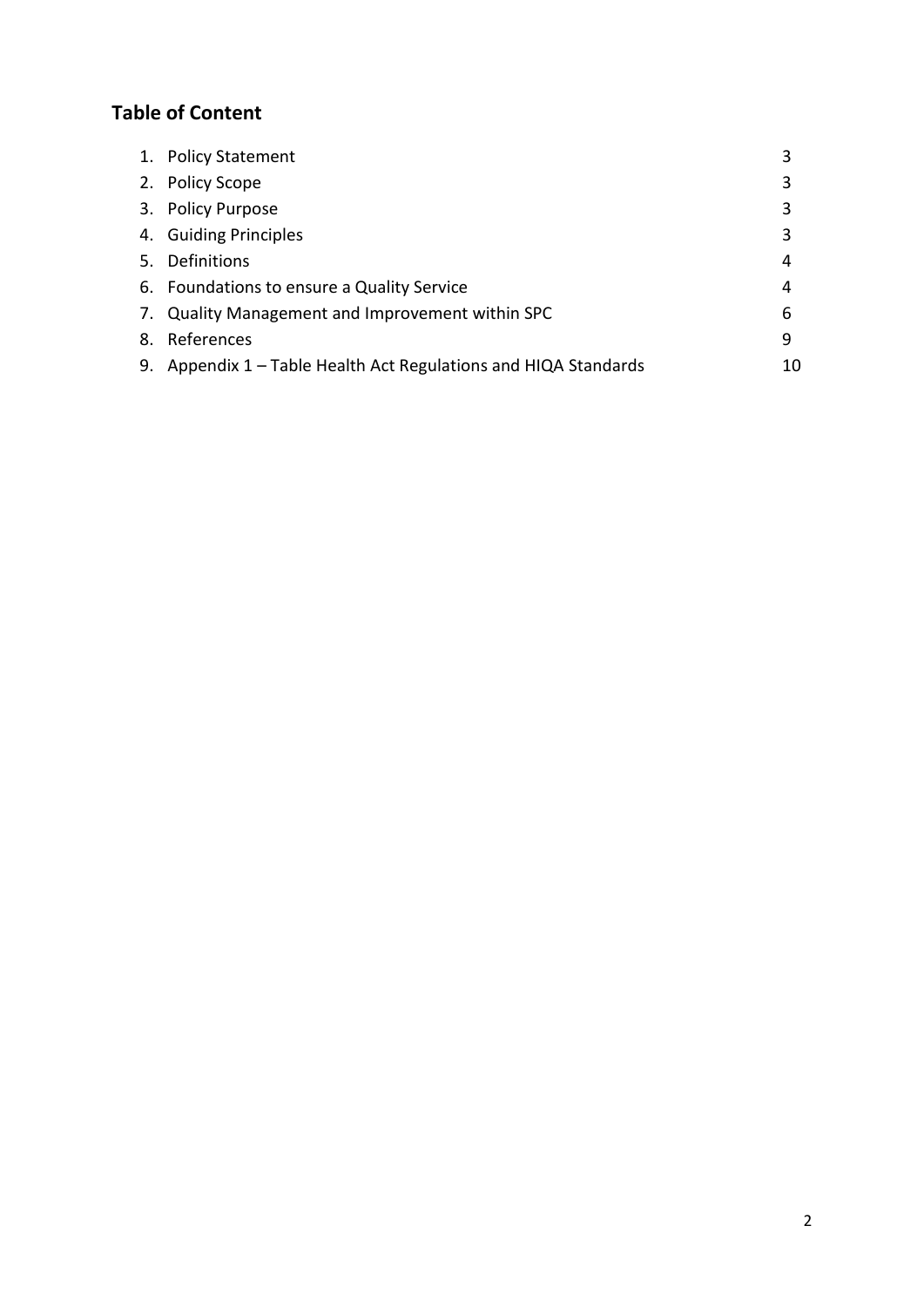## **1. Policy Statement**

St. Patrick's Centre Kilkenny (SPC) is committed to continuous service improvement. Continuous improvement requires a deliberate and sustained effort and a culture of learning. It is results-driven with a focus not only on strengthening service delivery but also improving on individual outcomes.

SPC as registered provider acknowledges their responsibility of ensuring compliance with the regulations *(Health Act 2007 (Care and Support of Residents in Designated Centres for Persons with Disabilities) Regulations 2013- Appendix 01)* to implement good practice and improve the delivery of a safe and effective service for the people supported by SPC.

SPC's approach to quality improvement is aligned to *HIQA's Enhanced Authority Monitoring Approach, February 2018* by which disability services are inspected against statutory regulations and HIQA standards.

## **2. Policy Scope**

This policy applies to all staff working in St. Patrick's Centre, Kilkenny (SPC).

## **3. Policy Purpose**

The purpose of this policy is to outline SPCs commitment to Quality Assurance, to ensure compliance with regulations and national standards. The policy also outlines SPC systematic approach of Quality Improvement through monitoring and assessing standards for the service delivery.

The policy outlines Quality Assurance and Improvement principles and tools being used to maintain high standards, improve systems and processes, adapt to changing needs and demonstrate organisational improvement.

## **4. Guiding Principles**

- The service SPC provides to the people supported and all processes and procedures adhered to by staff are in line with legislation.
- SPC regularly reviews and measures outcomes for quality and effectiveness.
- Staff and people supported are encouraged to provide feedback on how to improve service delivery in SPC.
- People supported are involved in all decision-making processes that affect them.
- SPC promotes a learning culture of quality to ensure all staff, regardless of their role, contribute to service quality and quality management.
- Planning, resource allocation, risk management and reporting are critical for continuous improvement and part of an integrated approach that supports SPC's mission and vision.
- SPC is committed to innovation, high quality, continuous improvement, evidence based best practice and effectiveness in the provision of supports to people supported by SPC.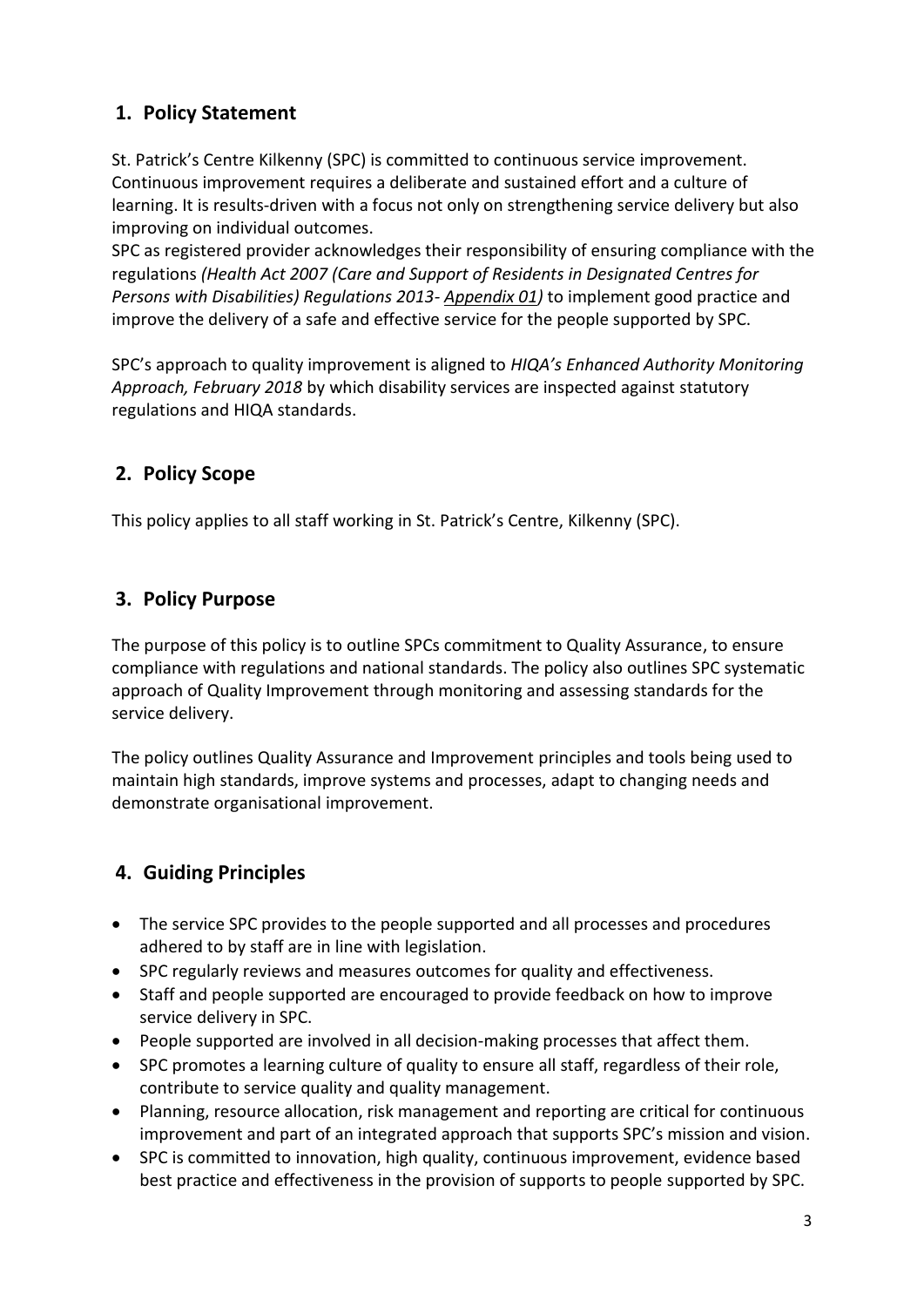SPC promotes learning and service improvement from findings in HIQA reports and other external/internal audits by analysing data and creating action plans to address any issues.

## **5. Definitions**

**Quality Improvement (QI)** – the ongoing effort to improve services, systems or and processes to maximise individual outcomes. Evidence-based approaches are used and the organisation adapts to changing needs of the community or people accessing services.

**Quality management** – systems and processes used to monitor, review, plan, control and ensure quality of services and supports. Sometimes referred to as quality assurance.

## **6. Foundations to ensure a Quality Service**

SPC promotes a culture of quality and safety. A 'quality and safety culture' ensures that quality and safety is seen as fundamental to every person in SPC, by:

- Placing the interests of the people supported at the centre and supports behaviours that are respectful of the people supported and others.
- Promoting openness and transparency, teamwork, open and effective communication and a supportive environment within which both people supported and providers can raise issues of concern.
- Supporting and valuing learning, particularly learning from situations when things go wrong through 'look back review'

Promoting and reinforcing this culture requires effective governance, clear accountability and robust leadership from healthcare professionals and managers at all levels of SPC and is the responsibility of everyone within the service.

## **6.1 Health Act 2007, Regulations 2013**



The purpose of regulations is to safeguard vulnerable people of any age who are receiving residential care services. Regulations provide assurance to the public that people living in designated centres are receiving a safe, high-quality service that meets the requirements of the regulations. It is the responsibility of SPC as a provider and all SPC staff to comply with the regulations and be aware of their responsibilities within same. HIQA inspections routinely check providers and their designated centres to assure the public that people supported receive a safe service.

Meeting the legal requirements is only one aspect of providing high quality supports to the people supported by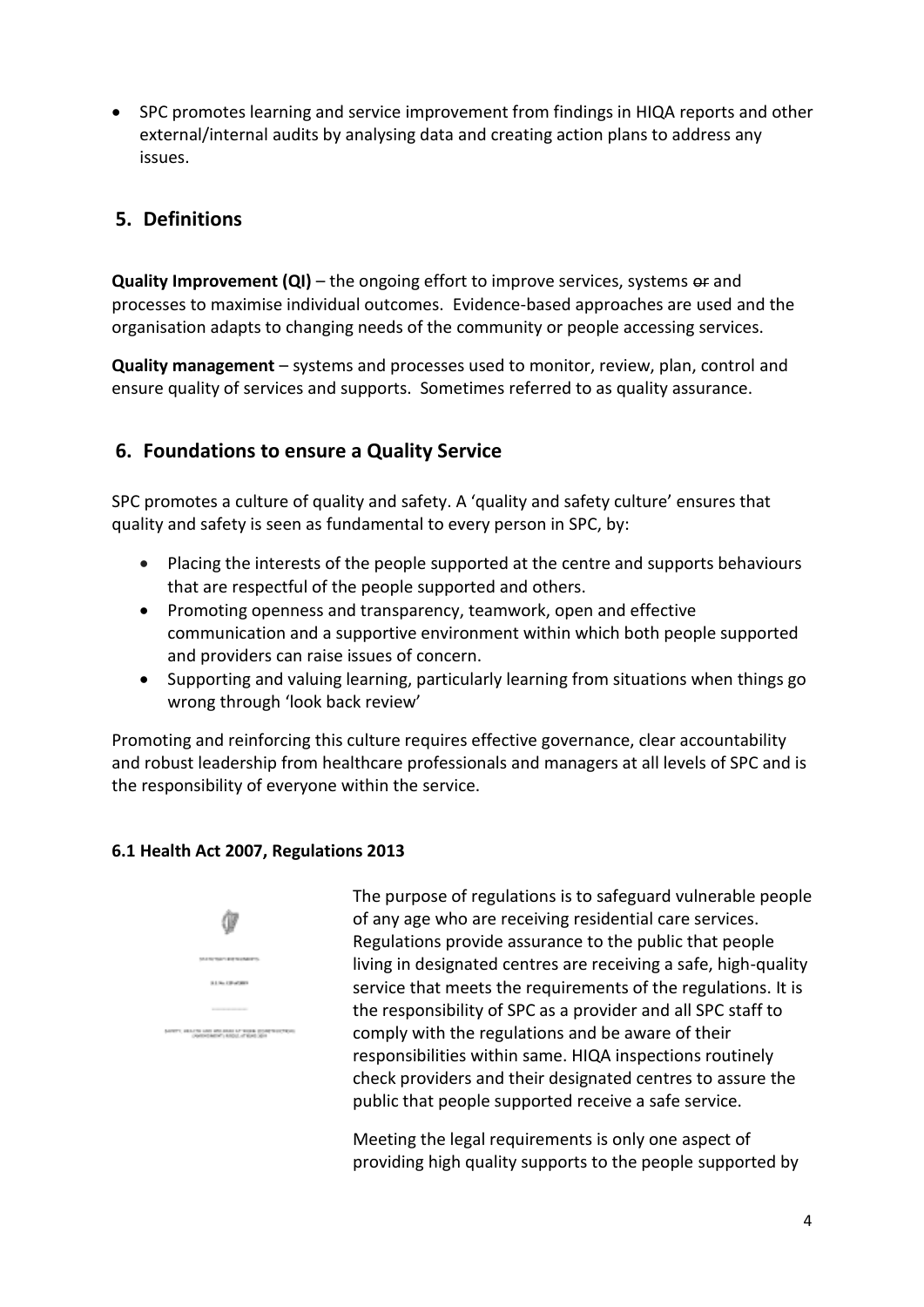SPC. SPC constantly strives for ongoing improvements in the quality of the service by using the relevant National Standards which enhance the quality of life of the people supported by SPC.

### **6.2 National Standards for Residential Services for Adults with Disabilities (HIQA, 2013)**



HIQA sets national standards and develops guidance for health and social care services. By adhering to the national standards SPC aims to improve the quality and safety of services provided to the people supported. The Standards promote practice that is up to date, evidence based, effective and consistent. Standards help the provider and staff teams to identify strengths and highlight areas that may need improvement, while also aiming to show people what safe, high-quality care should look like and what to expect from a service.

Based on the National Standards 8 quality themes are set out to define quality for service delivery:

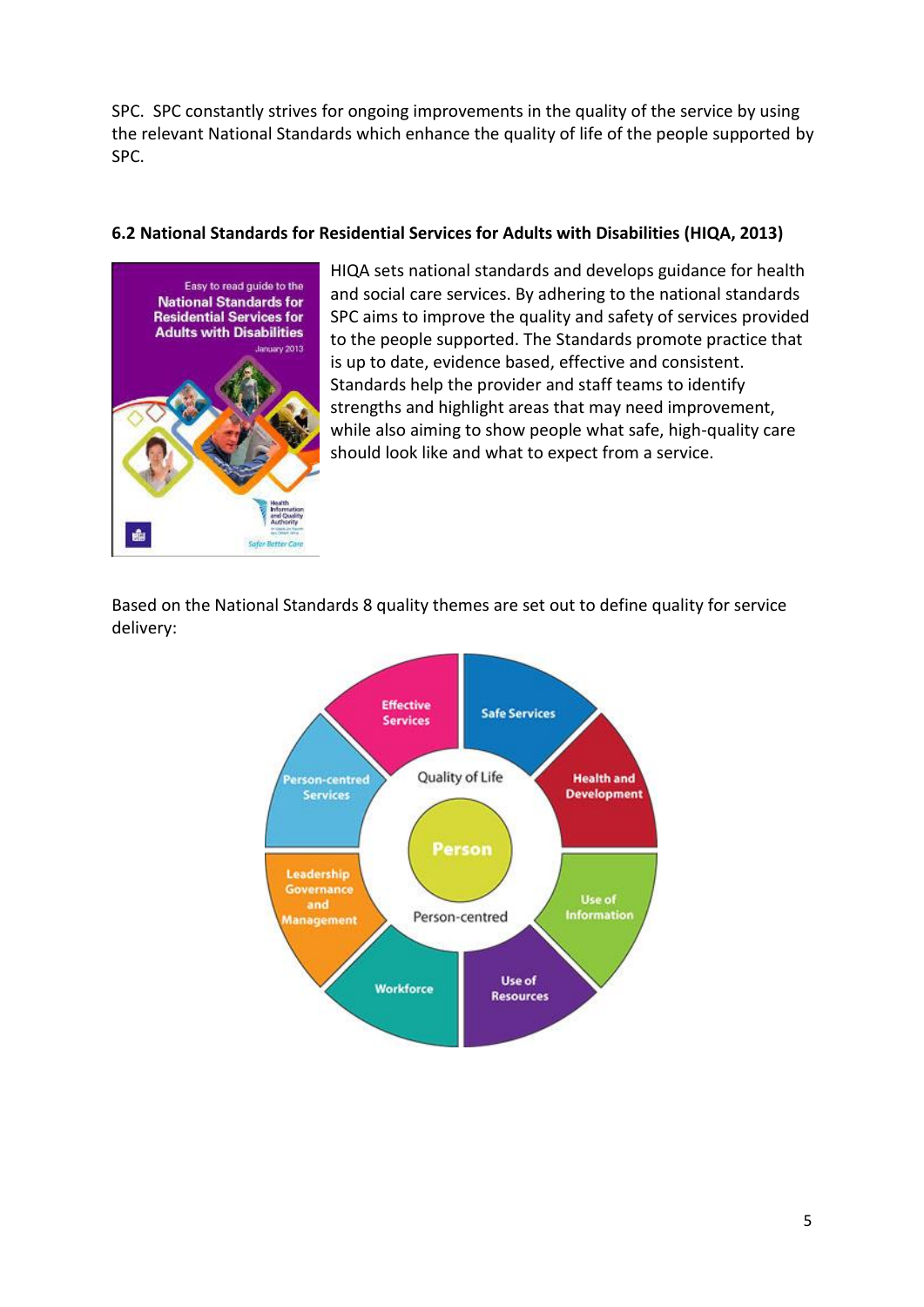## **7. Quality Management and Improvement within SPC**

## **7.1 Quality Improvement in SPC**

SPC has a clear aim to foster a culture of quality as outlined above, that continuously seeks to provide safe, effective, person centred supports across the services. Building such a culture is paramount to ensure long term progress to improve quality of supports, SPC is therefore using Quality Improvement (QI) as a framework.

The primary goal of QI is to improve outcomes for the people we support by using the four steps of quality improvement:



SPC routinely collects, **monitors and assesses** information about the service delivery to identify progress, achievements and areas of improvement. This information is collected through provider and other audits, observations, reports/DMS reporting system, etc. to identify the best approach to take for improvement.

An Annual Service Evaluation of all people supported, their families/representatives and employees is conducted and all feedback is collated in order to inform service delivery and design.

Recommendations from the monitoring and assessment process should be shared with all relevant SPC employees through e.g. team meetings, Quality Assurance meetings or other suitable setting to communicate findings and agree approaches and **actions** for improvements. Actions may involve development of policies, development of new systems or documentation. Once actions have been taken, the results should be **evaluated** to ensure the required result or outcome was achieved. Evaluation information should again be collected via reports, audits and observations, etc. SPC will ensure, through communication on all levels, they **feedback** quality improvement actions to all SPC employees.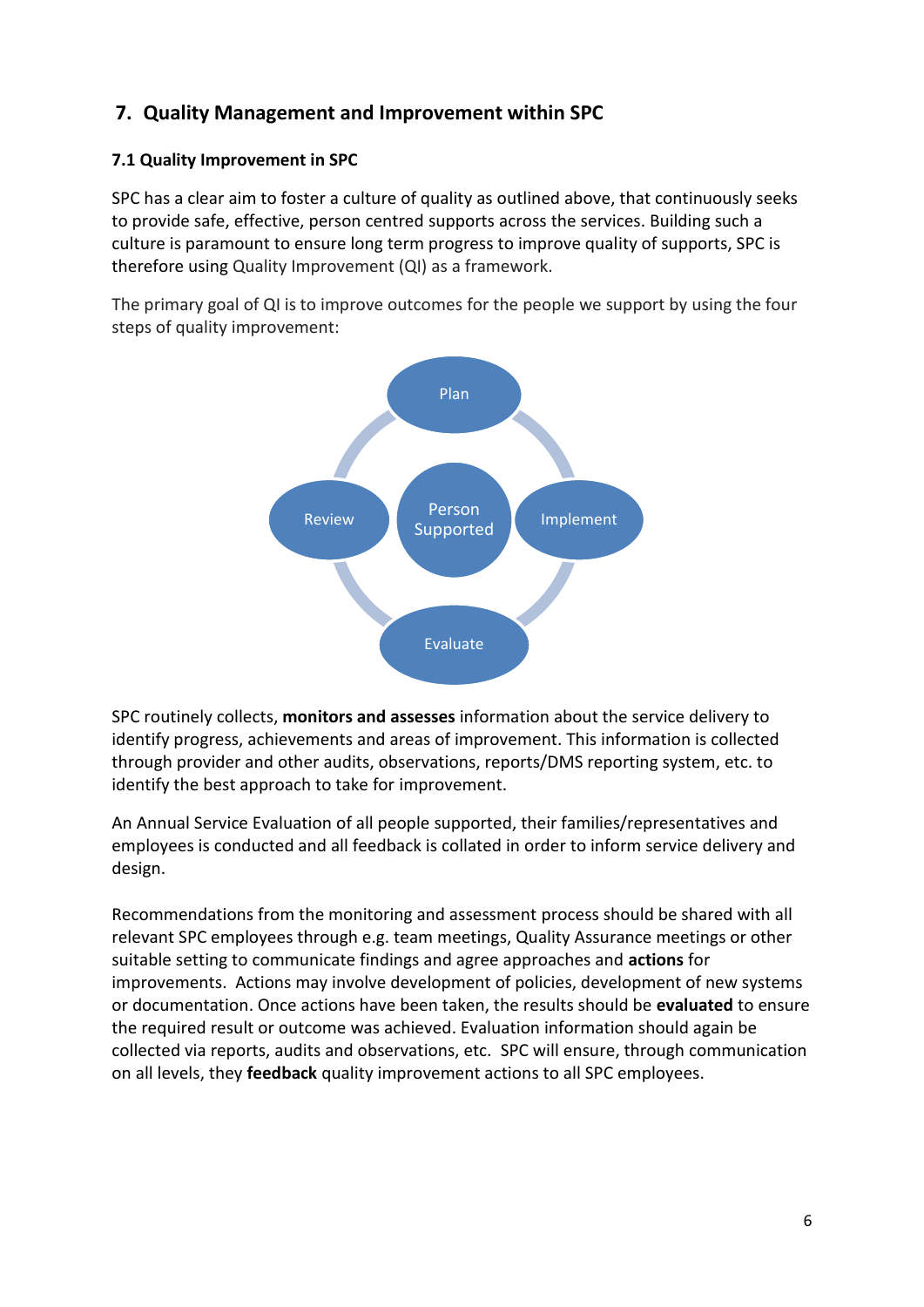#### **7.2 Quality Management and Improvement tools in SPC**

#### **1. Quality Department**

SPC Quality Department role is to promote and build quality within the service by measuring and analysing all available information, reports, internal and external audits. Quality Department will work collaborate with all SPC departments in developing and implementing systems to ensure compliance, quality and safe service delivery. In conjunction with other SPC functions and departments, Quality Department improves the capability and capacity of operations through new methods, tools and documentation. All new developments or quality improvements within SPC are distributed through Quality Department to SPC employees.

### **2. Policies, Reports, Audits:**

As per Regulation 4 and National Standard 5.1, SPC performs its functions as outlined in all relevant SPC policies to guide employees. Through identified Quality Improvement actions, new policies should be developed to support SPC employees in their ways of working.

Regulation 23 guides SPCs governance and management to monitor and assess the service delivery for people supported. Provider audits, comments and complaint and a range of other audits as per SPC audit schedule and the DMS system are available to all management and employees to ensure appropriate reporting, oversight and necessary actions are being taken.

### **3. Plan Do Check Act (PDCA) Cycle**

The PDCA cycle is an important QI tool based on four stages to ensure a structured approach for continuous quality improvement. The PDCA cycle can be used for every quality activity or project that is undertaken to help ensure that the best possible result is achieved. The underlying principle of the cycle is that an activity is not complete until evaluation shows that is has been effective.

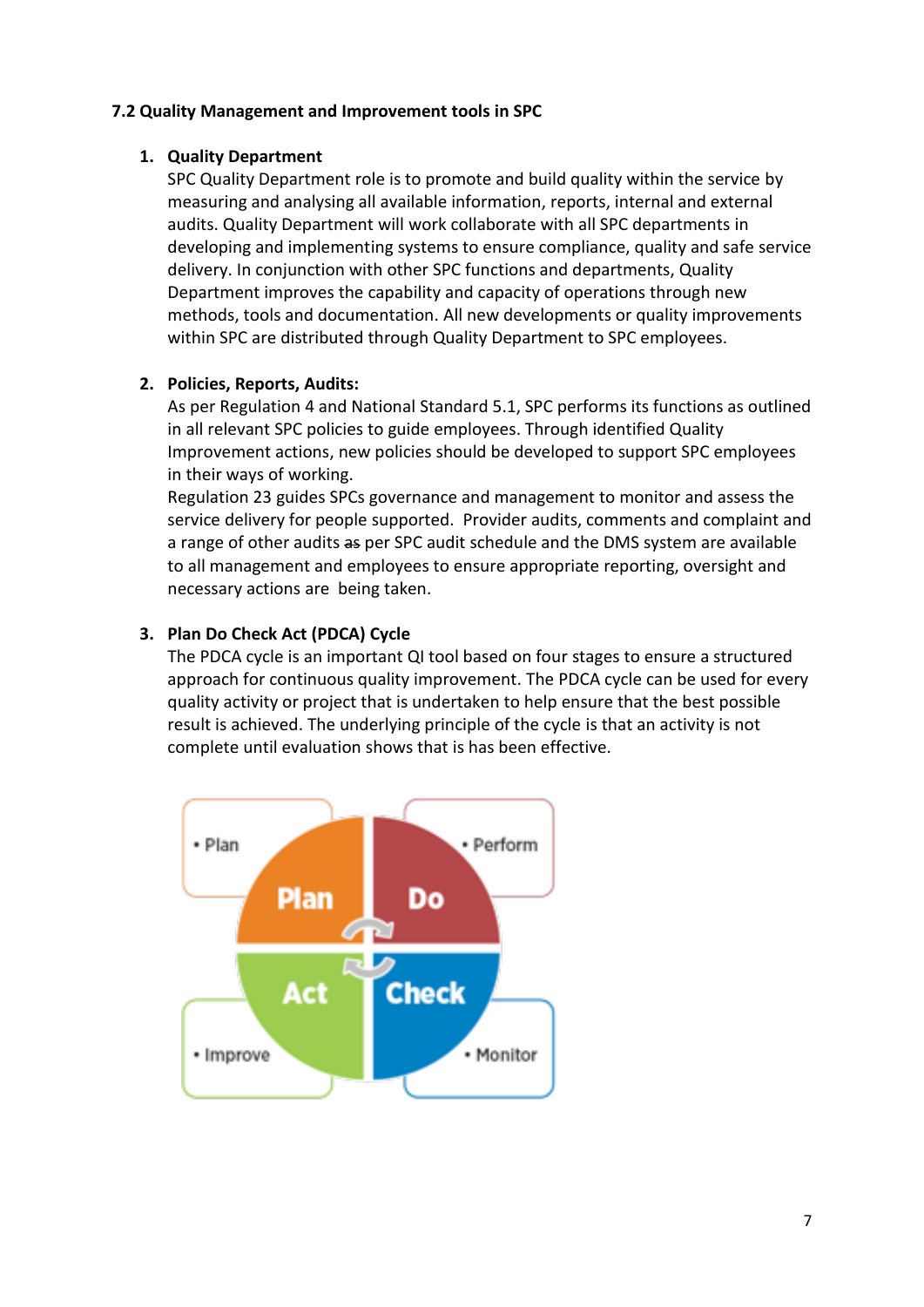## **4. Quality Assurance (QA) Meetings**

Quality Assurance Meetings are facilitated every 2 months within SPC to discuss areas of learning and improvements based on findings and trends in HIQA inspections and audits completed within the service. The QA meeting provides a platform for PICs, PPIMs and all SPC departments to discuss necessary development and actions to ensure a quality service delivery.

### **5. Quality Zoom**



SPC is using "Quality Zooms" as a tool to address an urgent response to a non-compliance in a regulation within one or more designated centres. A Quality Zoom focuses on one Regulation outlining the related policies and checklists to guide staff teams in adherence to completion of necessary documentation, build knowledge/ capacity and awareness of same and ensure sustained compliance with Regulations.

When a non-compliance has been identified in a Regulation, a Quality Zoom will be sent to all SPC employees via email:

- The PIC will be responsible for addressing the Quality Zoom or can delegate the Quality Zoom to a named staff member for completion.
- The PIC or identified staff member will ensure all relevant documents are in place as outlined on the Quality Zoom and confirm via "click" on Checklist.
- PIC will bring completed Quality Zoom and discussed at Team Meeting
- PIC or identified staff will be responsible to complete Quality Zoom and send back to the Quality Department within a specified time frame.

#### **6. Ways of working**



SPC is using "Ways of working" as a tool to build capacity within SPC staff teams. Ways of working is a one page document supporting all employees in understanding identified themes within their work environment to ensure best practices in supporting the people living in SPC. Ways of working themes are based on Regulations, National Standards SPC policies and guidelines.

''Ways of working'' are developed by the Quality Department based on identified needs assessment within SPC to build capacity for all employees. ''Ways of working'' will be sent to all SPC employees via email and will be discussed at team meetings.

### **7. Practice Developments**

To ensure communication of new developments within SPC to all employees "Practice Developments" are distributed via email. It is the responsibility of all employees to read and sign Practice Developments and ensure adherence to same.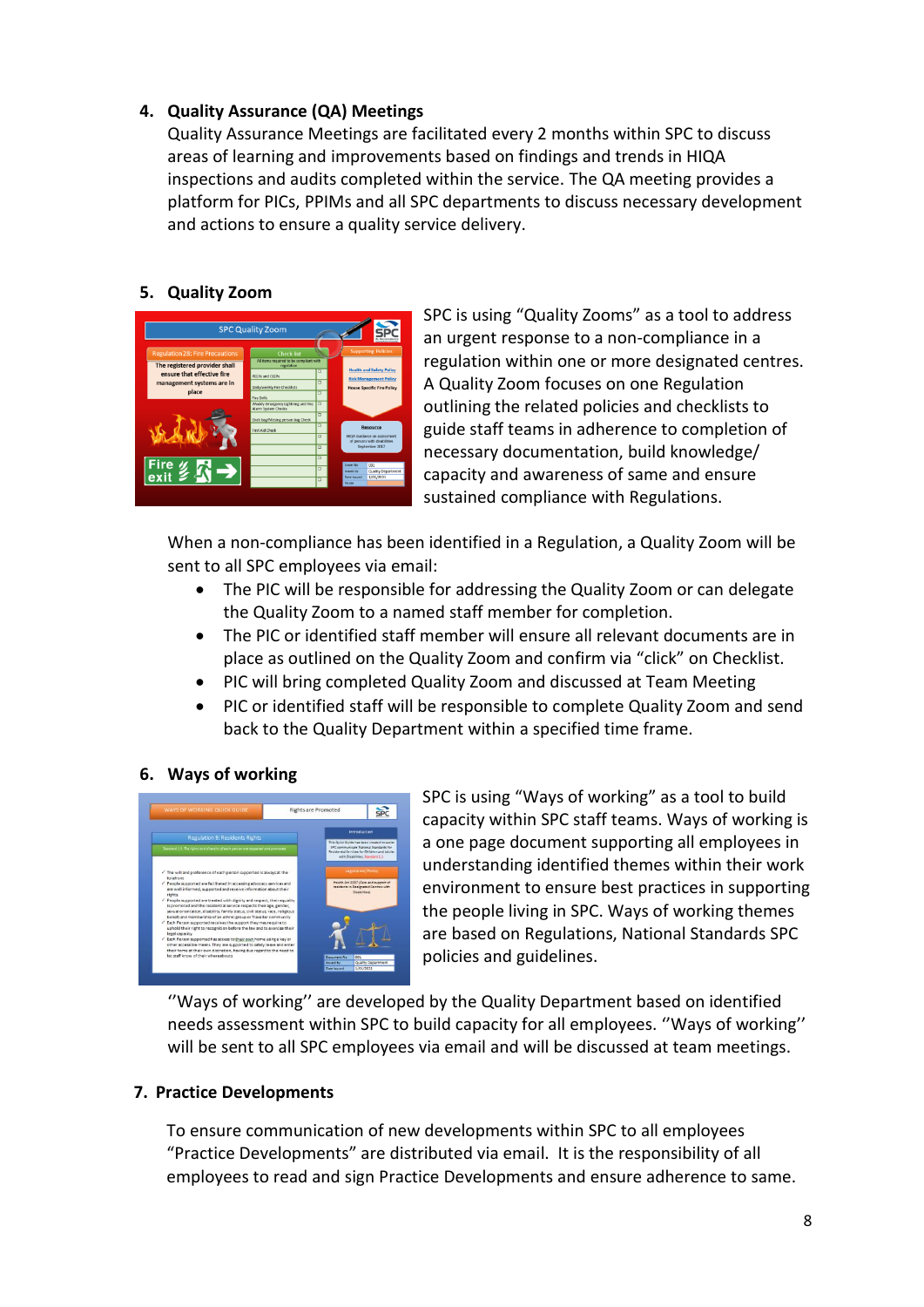#### **8. Action Learning Analysis**

SPC is using action learning as a process that enables the person and/or the organisation to reflect on a problem or situation in order to build learning capacity. Action learning is useful for reasons other than problem resolution, the primary value is in the learning that occurs.

It is a process used to build the learning capacity of the person/team/organisation as a way to boost organisational performance. Therefore, the employment of action learning is strategic rather than tactical. By using an analytical action learning process it avoids responding to yesterday's challenges as today's problems and tomorrow's opportunities engulf you. The goal becomes dynamic equilibrium, with learning and change intertwined.

#### **8. GIBBS Model**

SPC aims to systematically think about experiences, reflect, learn and future plan from analysing what either went well or didn't go well. Based on Gibbs' Reflective Cycle SPC aims to give structure to learning from experiences. Gibb's model is providing a framework of systematically thinking and reflecting about experiences during a situation, event or activity. The cyclic nature of the model allows to learn and further plan from situations that either went well or didn't go well.

## **8. References**

- Health Act 2007 (Care and Support of Residents in Designated Centres for Persons with Disabilities), Regulation 2013.
- National Standards for Residential Services for Children and Adults with Disabilities, HIQA 2013.
- Outcomes for Disability Services. NDA, 2016.
- Guidance on a data quality framework for health and social care. HIQA, 2018.
- Assessment judgment framework for designated centres for people with disabilities. HIQA, 2017.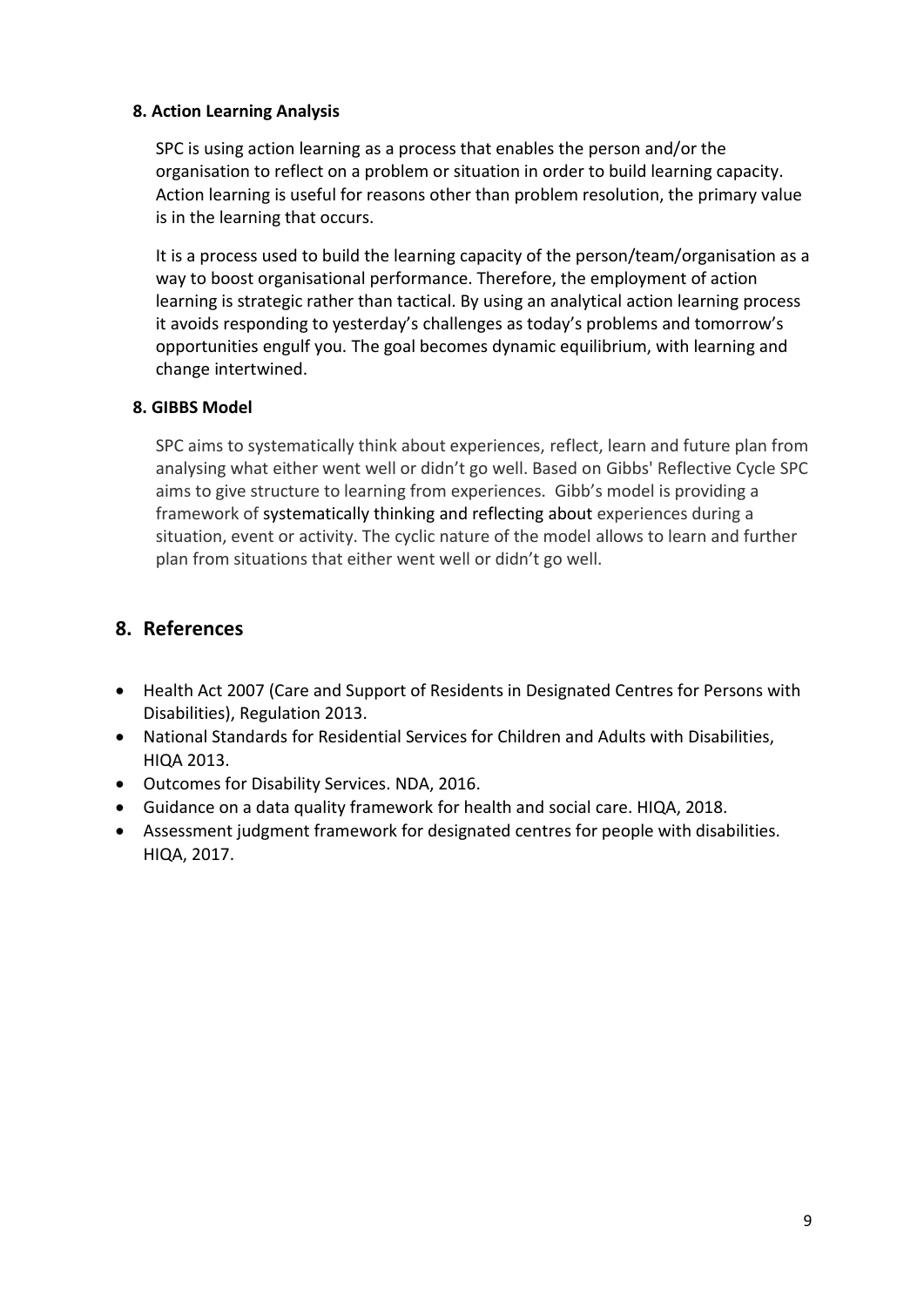| Regulations 2013 (Health Act 2007) and National Standards for Residential Services for<br><b>Children and Adults with Disabilities</b> |                                                                                                                                                                                                                                                                                                                                                                                                                                                                                                                                                                                                                                                                                         |  |  |  |
|----------------------------------------------------------------------------------------------------------------------------------------|-----------------------------------------------------------------------------------------------------------------------------------------------------------------------------------------------------------------------------------------------------------------------------------------------------------------------------------------------------------------------------------------------------------------------------------------------------------------------------------------------------------------------------------------------------------------------------------------------------------------------------------------------------------------------------------------|--|--|--|
|                                                                                                                                        |                                                                                                                                                                                                                                                                                                                                                                                                                                                                                                                                                                                                                                                                                         |  |  |  |
| <b>Regulations related to Capacity and Capability</b>                                                                                  |                                                                                                                                                                                                                                                                                                                                                                                                                                                                                                                                                                                                                                                                                         |  |  |  |
| <b>Regulation 3</b>                                                                                                                    | <b>Statement of purpose</b>                                                                                                                                                                                                                                                                                                                                                                                                                                                                                                                                                                                                                                                             |  |  |  |
| Standard 5.3                                                                                                                           | The residential service has a publicly available statement of purpose that<br>accurately and clearly describes the services provided.                                                                                                                                                                                                                                                                                                                                                                                                                                                                                                                                                   |  |  |  |
| <b>Regulation 4</b>                                                                                                                    | <b>Written policies and procedures</b>                                                                                                                                                                                                                                                                                                                                                                                                                                                                                                                                                                                                                                                  |  |  |  |
|                                                                                                                                        |                                                                                                                                                                                                                                                                                                                                                                                                                                                                                                                                                                                                                                                                                         |  |  |  |
| <b>Regulation 14</b>                                                                                                                   | Person in charge                                                                                                                                                                                                                                                                                                                                                                                                                                                                                                                                                                                                                                                                        |  |  |  |
|                                                                                                                                        |                                                                                                                                                                                                                                                                                                                                                                                                                                                                                                                                                                                                                                                                                         |  |  |  |
| <b>Regulation 15</b>                                                                                                                   | <b>Staffing</b>                                                                                                                                                                                                                                                                                                                                                                                                                                                                                                                                                                                                                                                                         |  |  |  |
| Standard 7.1                                                                                                                           | Safe and effective recruitment practices are in place to recruit staff.                                                                                                                                                                                                                                                                                                                                                                                                                                                                                                                                                                                                                 |  |  |  |
|                                                                                                                                        |                                                                                                                                                                                                                                                                                                                                                                                                                                                                                                                                                                                                                                                                                         |  |  |  |
| <b>Regulation 16</b>                                                                                                                   | <b>Training and staff development</b>                                                                                                                                                                                                                                                                                                                                                                                                                                                                                                                                                                                                                                                   |  |  |  |
| Standard 7.2<br>Standard 7.3<br>Standard 7.4                                                                                           | Staff have the required competencies to manage and deliver child-centred,<br>effective and safe services to children.<br>Staff have the required competencies to manage and deliver person-centred,<br>effective and safe services to adults living in the residential service.<br>Staff are supported and supervised to carry out their duties to protect and<br>promote the care and welfare of children.<br>Staff are supported and supervised to carry out their duties to protect and<br>promote the care and welfare of adults living in the residential service.<br>Training is provided to staff to improve outcomes for adults living in the residential<br>service.           |  |  |  |
| <b>Regulation 19</b>                                                                                                                   | <b>Directory of residents</b>                                                                                                                                                                                                                                                                                                                                                                                                                                                                                                                                                                                                                                                           |  |  |  |
|                                                                                                                                        |                                                                                                                                                                                                                                                                                                                                                                                                                                                                                                                                                                                                                                                                                         |  |  |  |
| <b>Regulation 21</b>                                                                                                                   | <b>Records</b>                                                                                                                                                                                                                                                                                                                                                                                                                                                                                                                                                                                                                                                                          |  |  |  |
| Standard 8.2                                                                                                                           | Information governance arrangements ensure secure record-keeping and file-<br>management systems are in place to deliver a child and adult person-centred, safe<br>and effective service.                                                                                                                                                                                                                                                                                                                                                                                                                                                                                               |  |  |  |
|                                                                                                                                        |                                                                                                                                                                                                                                                                                                                                                                                                                                                                                                                                                                                                                                                                                         |  |  |  |
| <b>Regulation 22</b>                                                                                                                   | <b>Insurance</b>                                                                                                                                                                                                                                                                                                                                                                                                                                                                                                                                                                                                                                                                        |  |  |  |
|                                                                                                                                        |                                                                                                                                                                                                                                                                                                                                                                                                                                                                                                                                                                                                                                                                                         |  |  |  |
| <b>Regulation 23</b>                                                                                                                   | <b>Governance and Management</b>                                                                                                                                                                                                                                                                                                                                                                                                                                                                                                                                                                                                                                                        |  |  |  |
| Standard 5.1<br>Standard 5.2<br>Standard 6.7                                                                                           | The residential service performs its functions as outlined in relevant legislation,<br>regulations, national policies and standards to protect each child and adult, and<br>promote their welfare.<br>The residential service has effective leadership, governance and management<br>arrangements in place with clear lines of accountability.<br>The use of available resources is planned and managed to provide child-centred<br>effective residential services and supports to children.<br>The use of available resources is planned and managed to provide person-centred<br>effective and safe residential services and supports to adults living in the<br>residential service. |  |  |  |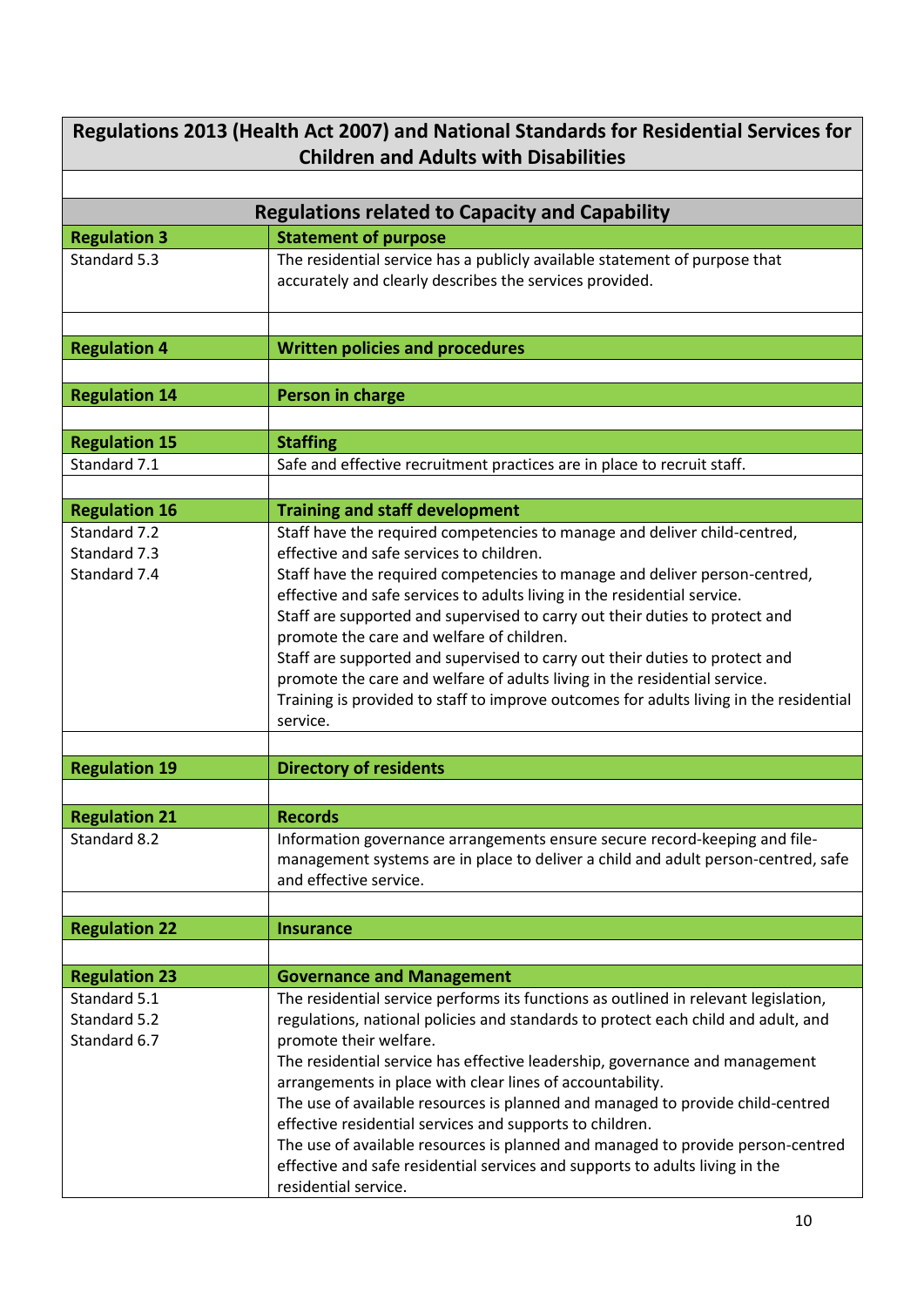| <b>Regulation 24</b> | Admissions and contract for the provision of services                                                                                                                 |
|----------------------|-----------------------------------------------------------------------------------------------------------------------------------------------------------------------|
| Standard 2.3         | Each child's and adult's access to services is determined on the basis of fair and                                                                                    |
|                      | transparent criteria.                                                                                                                                                 |
|                      |                                                                                                                                                                       |
|                      |                                                                                                                                                                       |
| <b>Regulation 30</b> | <b>Volunteers</b>                                                                                                                                                     |
|                      |                                                                                                                                                                       |
| <b>Regulation 31</b> | <b>Notification of incidents</b>                                                                                                                                      |
|                      |                                                                                                                                                                       |
| <b>Regulation 32</b> | Notifications of periods when person in charge is absent                                                                                                              |
|                      |                                                                                                                                                                       |
|                      |                                                                                                                                                                       |
| <b>Regulation 33</b> | Notifications of procedures and arrangements for periods when person in                                                                                               |
|                      | charge is absent                                                                                                                                                      |
|                      |                                                                                                                                                                       |
| <b>Regulation 34</b> | <b>Complaints procedure</b>                                                                                                                                           |
| Standard 1.7         | Each child's and adult's complaints and concerns are listened to and acted upon in                                                                                    |
|                      | a timely, supportive and effective manner.                                                                                                                            |
|                      |                                                                                                                                                                       |
|                      | <b>Regulations related to Capacity and Capability</b>                                                                                                                 |
| <b>Regulation 5</b>  | Individualised assessment and personal plan                                                                                                                           |
| Standard 2.1         | Each person has a personal plan which details their needs and outlines the                                                                                            |
|                      | supports required to maximise their personal development and quality of life, in                                                                                      |
|                      | accordance with their wishes.                                                                                                                                         |
|                      | Each child has a personal plan which details their needs and outlines the supports                                                                                    |
|                      | required to maximise their personal development and quality of life.                                                                                                  |
|                      |                                                                                                                                                                       |
|                      |                                                                                                                                                                       |
|                      |                                                                                                                                                                       |
| <b>Regulation 6</b>  | <b>Healthcare</b>                                                                                                                                                     |
| Standard 4.1         | The health and development of each child and adult is promoted.                                                                                                       |
| Standard 4.2         | Each child and adult receives a health assessment and is given appropriate support                                                                                    |
|                      | to meet any identified need.                                                                                                                                          |
|                      |                                                                                                                                                                       |
| <b>Regulation 7</b>  | <b>Positive behaviour support</b>                                                                                                                                     |
| Standard 3.2         |                                                                                                                                                                       |
| Standard 3.3         | Each child and adult experiences care that supports positive behaviour and                                                                                            |
|                      | emotional wellbeing.                                                                                                                                                  |
|                      | Children and adults living in the residential service are not subjected to a                                                                                          |
|                      | restrictive procedure unless there is evidence that it has been assessed as being                                                                                     |
|                      | required due to a serious risk to their safety and welfare.                                                                                                           |
|                      |                                                                                                                                                                       |
| <b>Regulation 8</b>  | <b>Protection</b>                                                                                                                                                     |
| Standard 3.1         | Each child and adult is protected from abuse and neglect and their safety and                                                                                         |
|                      | welfare is promoted.                                                                                                                                                  |
|                      |                                                                                                                                                                       |
| <b>Regulation 9</b>  | <b>Resident's Rights</b>                                                                                                                                              |
| Standard 1.1         | The rights and diversity of each child and adult are respected and promoted.                                                                                          |
|                      |                                                                                                                                                                       |
| Standard 1.2         | The privacy and dignity of each child and adult are respected.                                                                                                        |
| Standard 1.3         | Each child exercises choice and experiences care and support in everyday life.                                                                                        |
| Standard 1.6         | Each adult exercises choice and control in their daily life in accordance with their                                                                                  |
|                      | preferences.                                                                                                                                                          |
|                      | Each child participates in decision making, has access to an advocate, and consent                                                                                    |
|                      | is obtained in accordance with legislation and current best practice guidelines.<br>Each adult makes decisions and, has access to an advocate and consent is obtained |